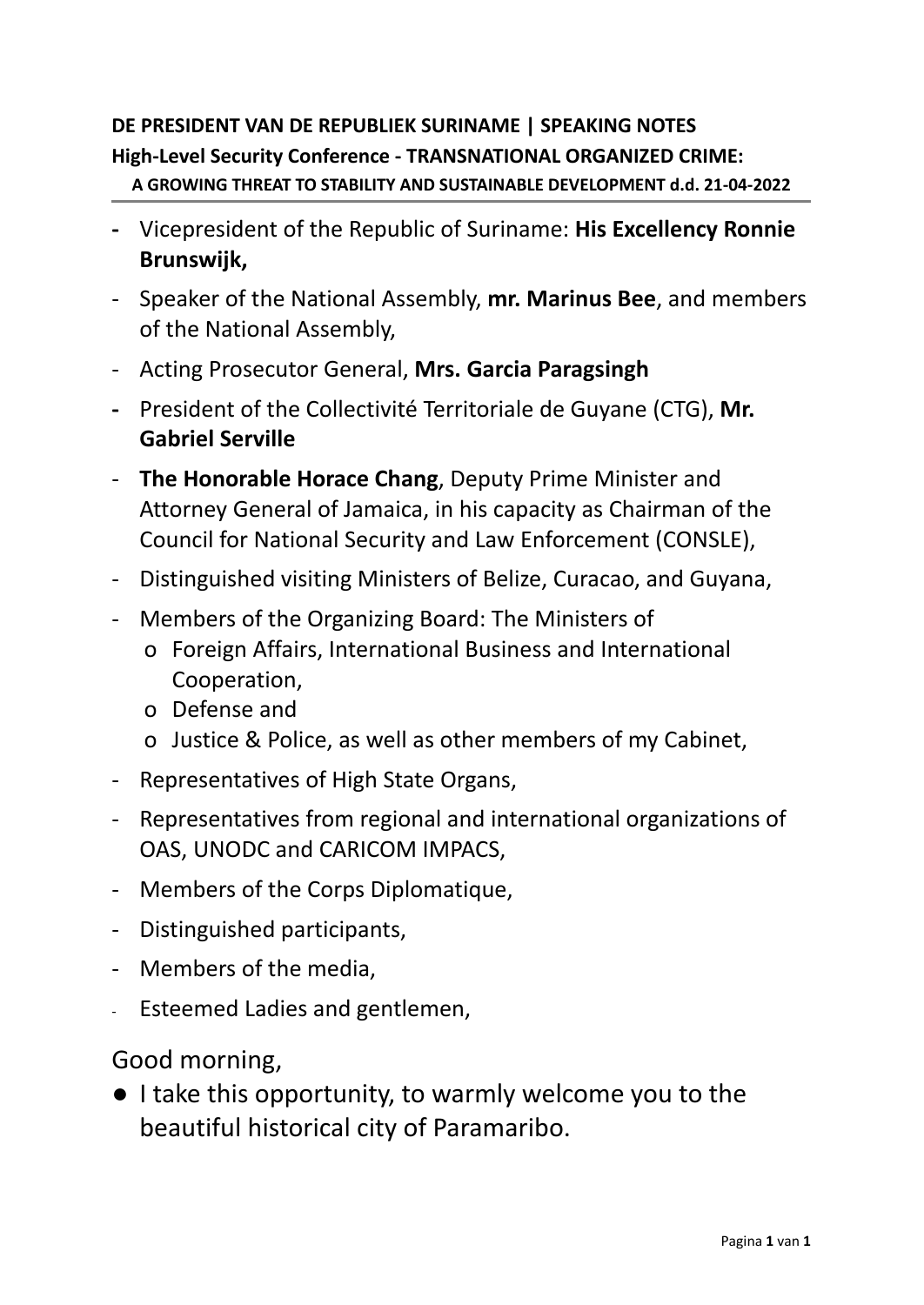- I thank your governments for demonstrating their commitment, to collectively discussing the theme of this Conference, **namely "***Transnational Organized Crime: A Growing Threat to Stability and Sustainable Development*."
- My friends, we have invited you, to share your experiences and respective best practices, as well as, emerging threats you have identified, in the area of security in an open, frank and constructive manner.
- I, therefore, encourage in-depth discussions, in the three working groups, which will be held later today, on several important issues:
	- o Drug Trafficking, Illegal Trade and Trafficking in Firearms, Money Laundering and Corruption;
	- o Migration, Border Management, and Maritime Security;
	- o Cyber security, Cybercrime, and Cyberdefense.
- The Government of Suriname believes, that engagement with relevant actors at the international, regional and national levels on security matters, that are important to all in our region, could result in strengthened cooperation and collaboration, to effectively fight transnational organized crime **in all of its forms**.
- Suriname, underscores the importance of a "multidimensional approach to security", and the fact, that security and development are multifaceted and inextricably linked.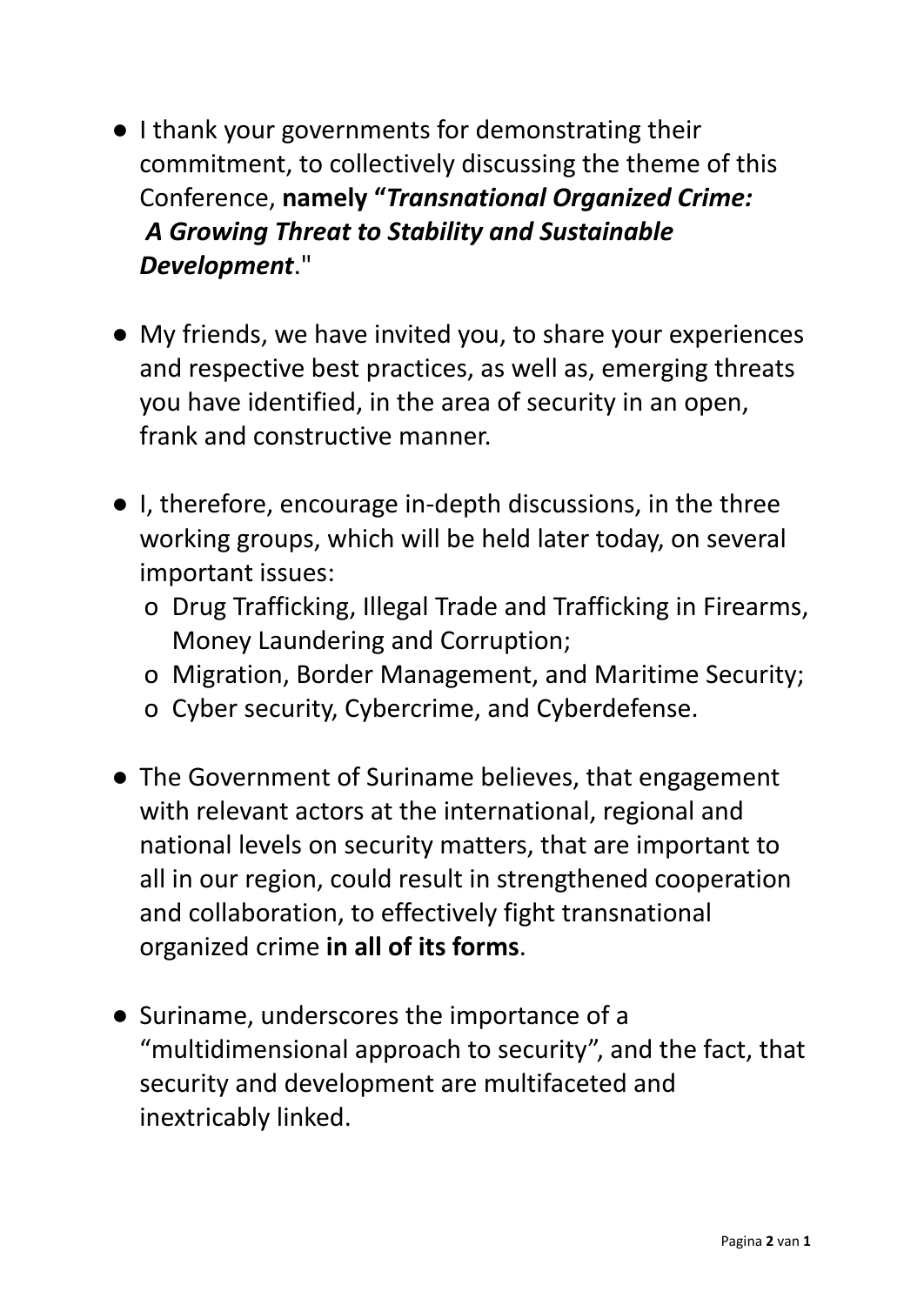- I expect, that for the two days of this Conference, we will not only have shared our experiences from a national or regional perspective.
- In a strategic and operational manner, we must analyze what needs to be done **more,** to take on the battle with organized criminal organizations **effectively**.
- We should also initiate or reiterate strong operational linkages, across the various stakeholders involved, to address transnational organized crime.
- We must also be willing to discuss the fundamental factors, that threaten our security and safety.
- And more importantly, we must be **willing and committed**, to doing something about it, **pragmatically** in a creative and innovative manner.

Ladies and Gentlemen,

- To survive, we all need stability, peace, and a sustainable future.
- To achieve this, we will need to collectively address challenges, that come from several threats, among others:
	- o Climate change and its impact on food production;
	- o The Covid-19 pandemic and its impact on our economies and our lives;
	- o Global, regional, and national economic decline, due to changing supply chains of goods, services, and capital, as well as, the high debt burden of many countries; and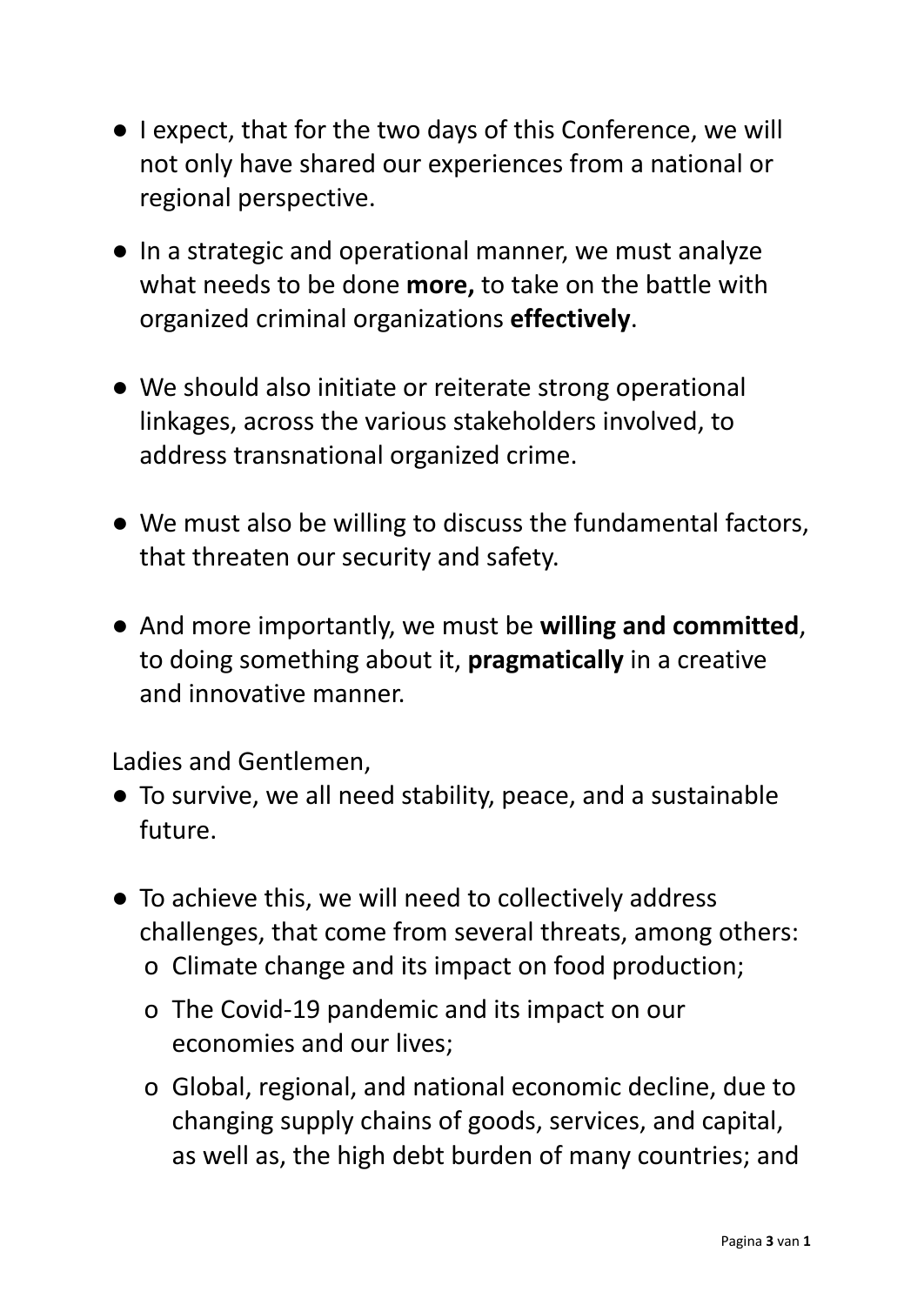o Wars and international conflicts.

Ladies and Gentlemen,

- In my view, to effectively confront the many challenges we as human beings, and the globe as a whole face, we have **no other choice** than to work together, to mobilize and put to work our collective resources and forces.
- Political will, is vital to ignite a new and reinvigorated commitment, to improving regional stability and security.
- Over the years, criminal networks have become increasingly structured.
- They are drivers of illicit activities, endangering national security and stability, and affecting the economy and the achievement of the sustainable development goals of our countries.
- They have penetrated in politics and all sectors, the public and the private, and infiltrated in several institutions.
- We also witness, that existing cooperation regimes are ineffective at countering the rapid changes, especially the increased diversification.
- Let us, at this Conference, agree to put in place functioning and effective mechanisms, for sharing information and intelligence and, if need be, **jointly act** on solid leads and damage lines of supply and demand, by using modern technology and systems.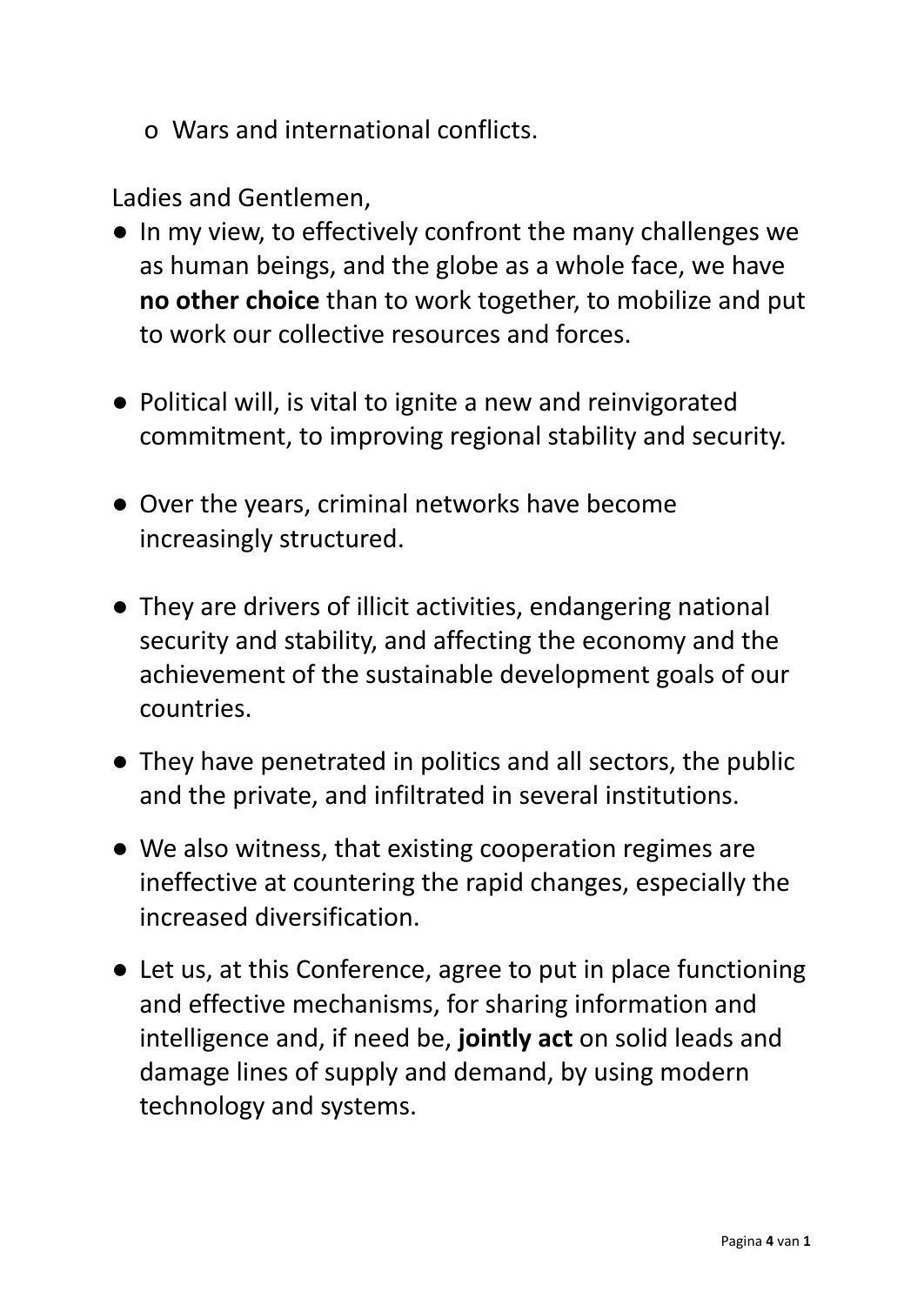- Strong and effective linkages between a wide array of stakeholders, in particular at the operational level, remain one of the critical assets, in fighting transnational organized crime.
- Today, we need to encourage and identify strategic alliances, with all participants present, by addressing the challenges and security threats, arising from transnational organized crime, which endanger and jeopardize the stability, peace, and sustainable development, wealth, and economies in the Guiana Shield, as well as, the international community.
- This Conference, will provide an opportunity, to illustrate past and ongoing activities and methodologies, and best practices, to develop and strengthen institutions, entities, and the capacity of groups and people within the region.
- Equally important, is that this Conference, addresses the new landscape of transnational organized crime, with the advent of the Covid-19 pandemic.
- We can ask ourselves, if criminals have resorted to innovative methods, to continue their practices undetected, while the world was in lockdown.
- I cannot imagine, that they have locked down their criminal businesses too. Do you?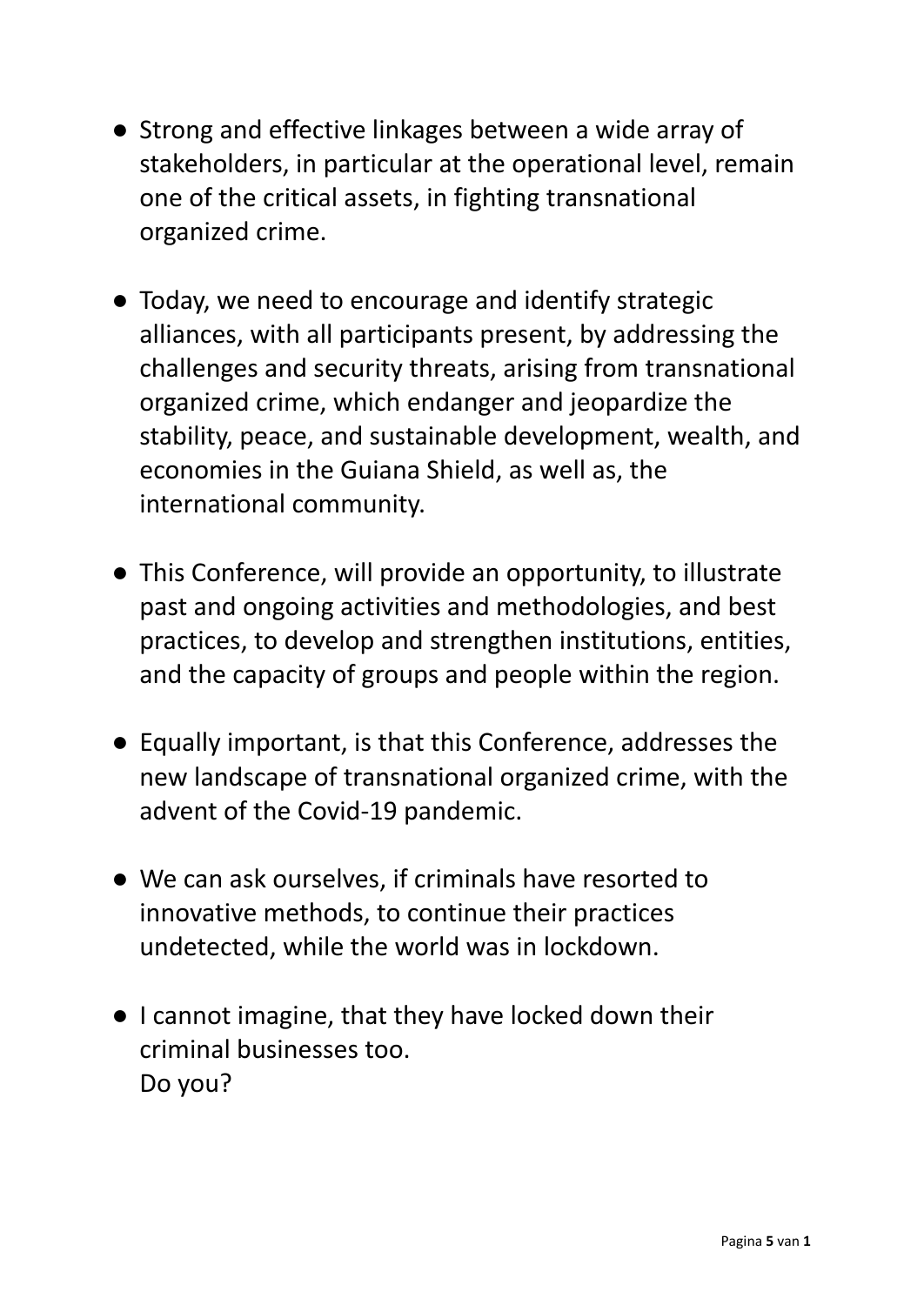- In this regard, it is **crucial**, to evaluate the effectiveness of existing cooperation mechanisms.
- We have had many conferences, workshops, and other activities.
- Statements and commitments, should now materialize in **effective cooperation**.
- We have to analyze and identify the weaknesses, in our cooperation.
- It is a reality, that some countries have sufficient financial resources and technical capabilities, in their fight against transnational organized crime, while others face constraints.
- We must overcome these differences between our countries, by working together and assisting each other, to improve the capacity for effective cooperation.
- Let's elaborate, and let's focus on how to combine our respective strengths.
- We already know, that security is a goal with multifaceted dimensions.
- We also know, that we not only need to work at the governmental and multilateral levels, but also with stakeholders within and between our communities.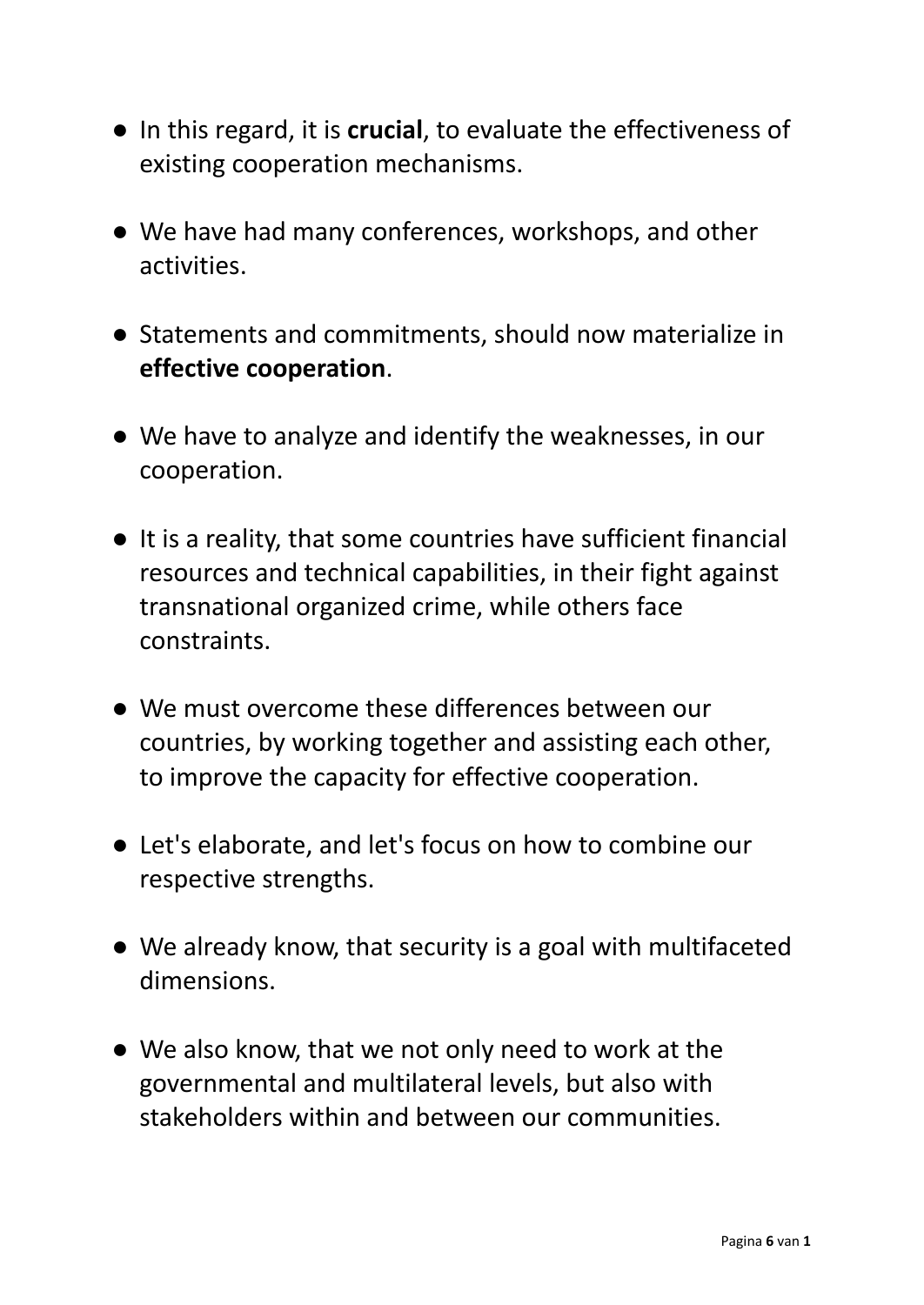- The private sector, trade unions, religious organizations, and NGOs play a crucial role in fostering the required norms and values, that will strengthen our collective and individual resolve to defend democracy, an independent judiciary, human rights, promote good governance, and strengthen resilient communities.
- Ultimately, the structural goals should be, to create responsible citizens, supported by strong and functioning state institutions, who do not engage in criminal activities.
- And we need to embed the **consciousness** of the negative impact, of crime on the community, so that there is pro-active social control on criminal behavior in the family and the community.

Ladies and gentlemen,

- In closing, we all know, that a new era has begun in our precious world.
- We cannot stand idle, and just witness the impact of the threats, that come our way.
- We have made commitments, to do our best, to save the planet.
- We have committed to many treaties, conventions, and all sorts of agreements, which will **mean nothing**, if we do not see the **benefit of working together**.
- Everyone has brought a piece of the puzzle here today.